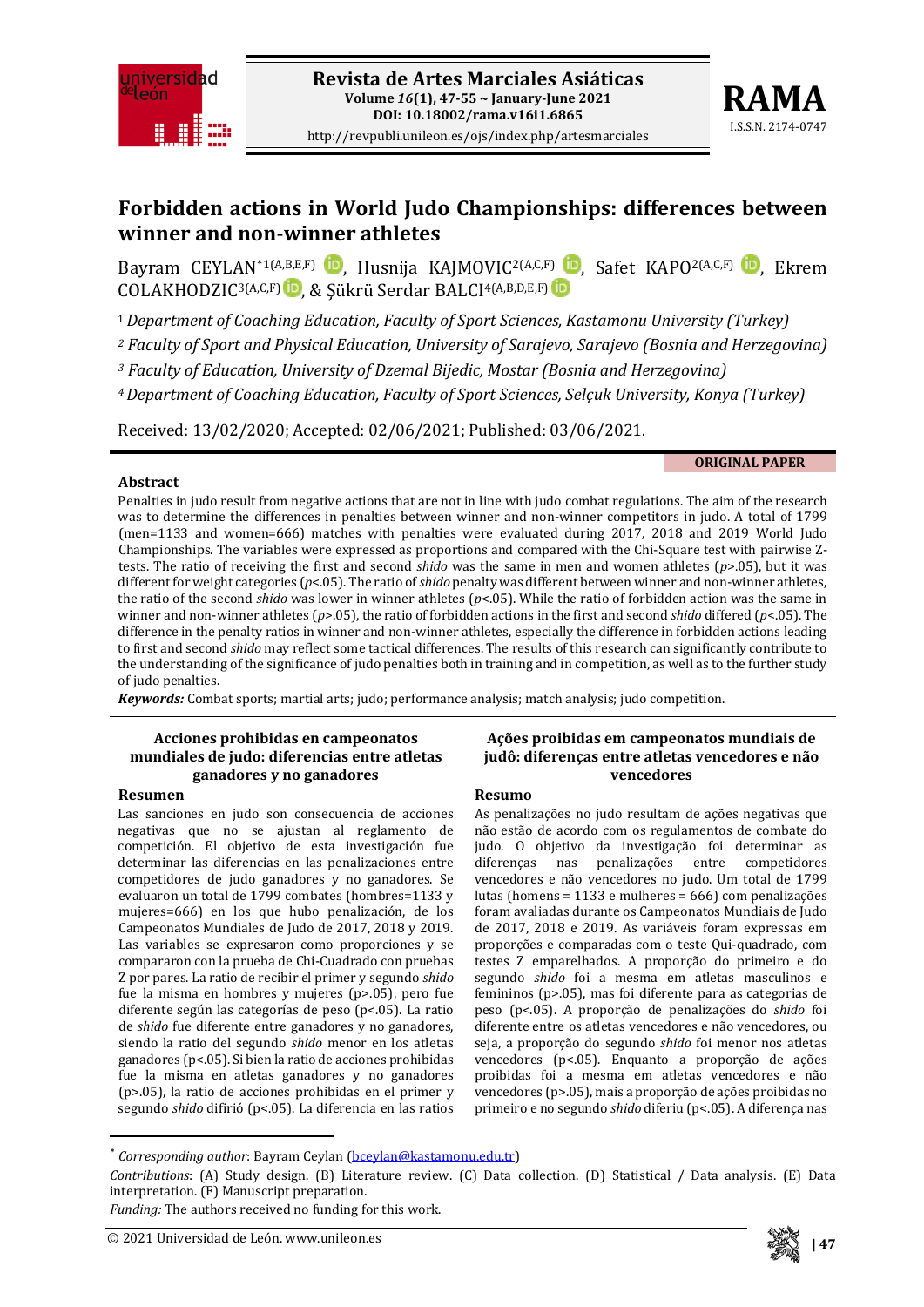de penalización en los atletas ganadores y no ganadores, especialmente la diferencia en las acciones prohibidas que conducen al primer y segundo *sido*, puede reflejar algunas diferencias tácticas. Los resultados de esta investigación pueden contribuir significativamente a la comprensión de la importancia de las sanciones de judo tanto en el entrenamiento como en la competición, así como a posteriores estudios sobre las sanciones en judo. *Palabras clave:* Deportes de combate; artes marciales; judo; análisis del rendimiento; análisis de combates; competición de judo.

proporções de penalizações dos atletas vencedores e não vencedores, especialmente a diferença nas ações proibidas que levam ao primeiro e segundo *shido*, pode refletir algumas diferenças táticas. Os resultados desta investigação podem contribuir significativamente para a compreensão do significado das penalizações no judo, tanto no treino, como na competição, bem como para o estudo mais aprofundado do judo.

*Palavras-chave:* Desportos de combate; Artes marciais; Judo; Análise de desempenho; Análise de jogo; Competição de judo.

### **1. Introduction**

The recent rule changes in judo have aimed at more dynamic and active performance based on scores during the competitions. A match can be won only by technical superiority under the current refereeing rules. Unlike previous refereeing rules, there is no equality between a single penalty and scores now but *hansoku-make* given directly or as a result of three consecutive penalties ends a judo match (International Judo Federation [IJF], 2020 version). In contrast to current situation, an athlete was awarded with *hansoku-make* as a result of four consecutive *shido*s in the previous refereeing rules (IJF, 2016 version). IJF has aimed a more "positive" judo that attracts the spectator and bases on scores instead of penalties with the latest rule changes in 2017 with which some changes were made related to scores (more rigorous criteria for awarding an *ippon* score, the exclusion ofthe *yuko* score), penalties (the disqualification with three penalties and notfour as before and the exclusion of winning via penalties in the regular period), match duration (the decrease in the duration of men' matches for 4 min) and world ranking points (IJF, 2017 version).

Following the recent rule changes, numerous studies have been implemented to investigate the effects of rule changes on penalties and scores during judo matches (Balci &Ceylan, 2020; Calmet, Pierantozzi, Sterkowicz, Challis, & Franchini, 2017a; Calmet, Pierantozzi, Sterkowicz, Takito, & Franchini, 2017b; Ceylan&Balcı, 2017; Katicips, Júnior, Kons,&Detanico, 2018). The study by Calmet et al. (2017a) compared 2012 and 2016 Olympic games and stated an increase in penalties and no change in scores. A different study that compared two World Championships before and after the rule changes that were implemented by IJF in 2016 found that there was no change in the number of *ippon*s, fewer penalties were awarded to women athletes compared to men (Calmet et al., 2017b). Ceylan and Balcı (2017) investigated 2016 and 2017 Paris Grand Slams and stated that rule changes led to a decrease in the number of penalties in men athletes, and there was no change in women athletes.

Some studies investigated high-level judo tournaments under the previous refereeing rules. Boguszewski (2011) stated that the frequency of technical scores awarded to athletes was significantly lower while the frequency of penalties was higher during top-level judo competitions. Another study by Witkowski, Maśliński and Kotwica (2012) highlighted that the ratio of penalties differed among different weight categories during 2008 Beijing Olympic Games. Balafoutas, Lindner, and Sutter (2012) compared *shido* ratios and their effects between 2007 and 2009 World Championships and stated that the new rule changes increased *shido* ratios as well as concluding that the frequent rule changes negatively affected the judo spectator whose opinion was received via a survey. Another study where Escobar-Molina, Courel, Franchini, Femia, and Stankovic (2014) analysed the effects of penalties on match outcomes suggested that non-winner athletes had more possibility to receive a *shido* compared to winner athletes and heavyweight athletes had more likeliness to receive a *shido* in comparison to other weight categories. Our recent study (Balci & Ceylan, 2020) investigated the effect of penalties on match outcome and reasons of *shido*. We highlighted that the possibility of receiving a *shido* was higher in non-winner athletes, the possibility of first and second *shido* in non-winner and heavyweight athletes increased, men athletes received more *shido* per match compared to women athletes, increasing match duration increased the possibility of *shido* and the most encountered forbidden actions were classified as non-combativity, avoid grip and false attack. In another recently published study, we demonstrated that the percentage of the matches with *shido* increased from the elimination to the medal zone match and the finals

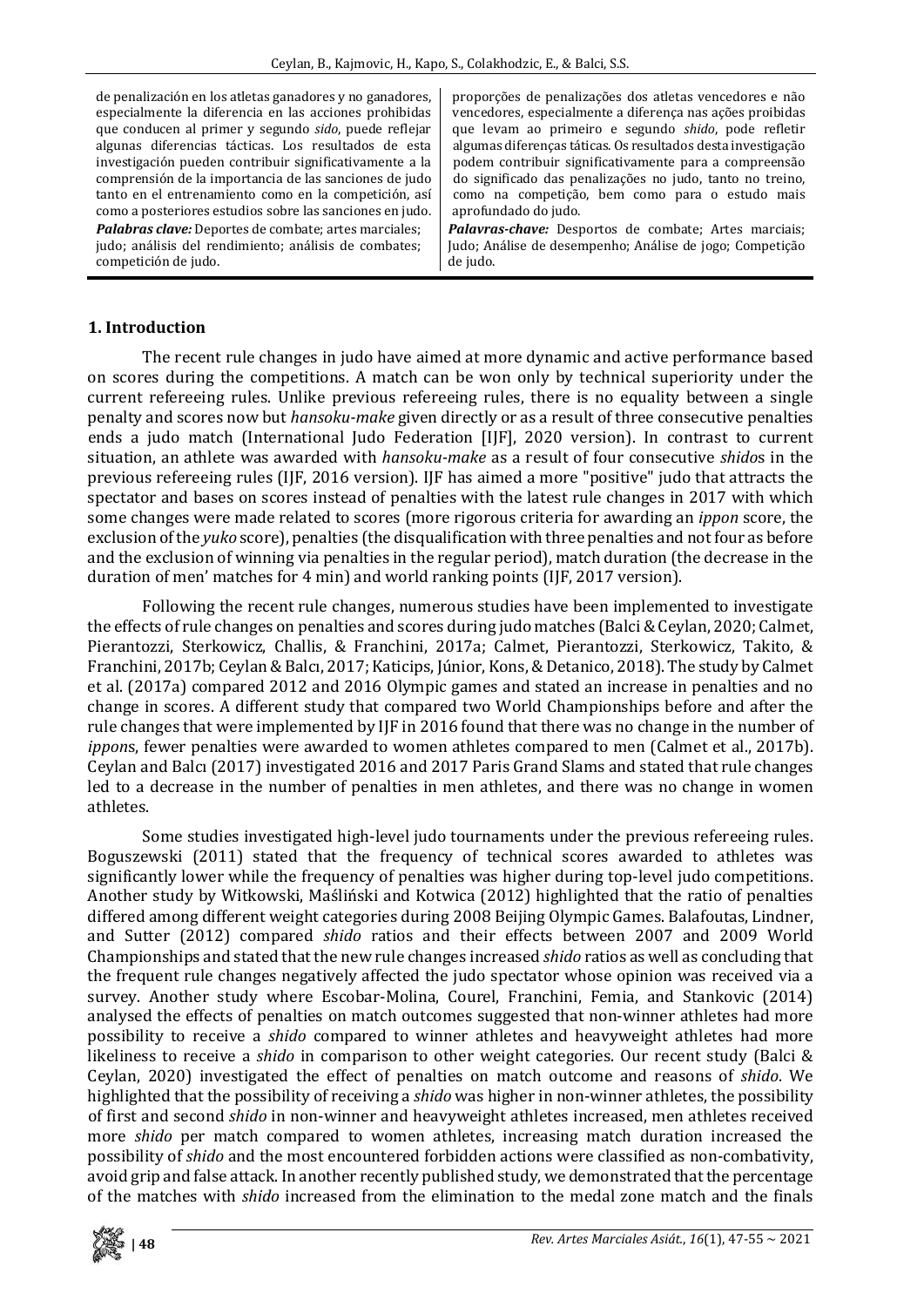during high-level judo competitions. Furthermore, it has been advised to investigate winner and nonwinner athletes separately to make detailed analysis of the results especially related to penalties (Ceylan, Öztürk & Balci, 2020).

Nevertheless, there are still limited studies related to penalties and their reasons during high level judo competitions, especially during the world championships, following the latest rule changes in 2017. The current study offers a detailed analysis of penalties between winner and non-winner athletes in all weight categories. Moreover, previous studies related to penalties used secondary data from various websites while the matches with penalties were evaluated via video analysis in this study. Thus, the aim of the current study was to determine the differences in penalties between winner and non-winner competitors according to gender and weight categories in judo. Determining the differences among penalties in different weight categories and their reasons during high-level judo competitions after the current rule changes will be useful for researchers, coaches, and athletes. The results of the study were expected to contribute to coaches and judo athletes in terms of tactical exercises during the training and matches.

# **2. Materials and methods**

## *2.1. Ethical issues*

All the data that were used for analysis were taken from the official website of the IJF [\(www.judobase.org\)](http://www.judobase.org/). The data were obtained in a secondary form and not generated by experimentation. Additionally, personal identification or countries of the athletes whose matches were analysed were not reported. Therefore, there is no ethical issue to use or interpret the data (Calmet et al., 2017a; 2017b; Ceylan & Balcı, 2017).

# *2.2. Data collection and procedures*

Data were collected from [www.judobase.org,](http://www.judobase.org/) and based on a notation analysis of videos of all individual penalties of winner and non-winner athletes during World Judo Championships held in 2017 in Budapest (Hungary), 2018 in Baku (Azerbaijan) and 2019 in Tokyo (Japan). Each individual penalty was assessed by two investigators by monitoring the situation that obliged the judge to award a penalty, the judge's gesture with his hands when assigning a penalty, as well as the scoreboard on which the penalty was recorded. Upon a disagreement, both investigators evaluated the penalty together and came to a mutual decision. Winner and non-winner athlete's penalties were recorded in the regular duration of the match and in the Golden score when they received *shido* by the judges for committing minor or serious offenses, and thus violated the rules of judo defined by the IJF (IJF, 2017-2018 versions). A total of 1799 matches (666 for women and 1133 for men) were evaluated in this study, where the latest three World Judo Championships were investigated. 19.9% of the matches in women and 18.7% of the matches in men ended as a result of three *shido* and thus *hansoku-make*.

The first group of variables in this study consists of penalties: *Shido* 1, *Shido* 2, *Shido* 3 and *Hansoku-make* (direct disqualification). However, winner and non-winner athletes were compared in this study. According to the current refereeing rules, athletes are disqualified with *hansoku-make* as a result of third *shido*. Therefore, only the first and second *shidos* received by winner and nonwinner athletes and five most frequent forbidden actions were analysed and compared in this study. The second group of variables in this study consists of all forbidden actions resulted in a penalty which are as follows: hold sleeve ends, avoid grip, outside contest area, defensive posture, false attack, non-combativity and other penalties: hold same side, pistol grip hold trouser leg, escape with head, hand on face, disarrange judogi, holding belt, bear hug, fingers in sleeve, illegal joint lock, leg inside blocking, pull down, bend opponent's fingers, illegal *ne-waza* entry, push out, fingers interlocked, kick to break grip, kicking, metal object.

# *2.3. Reliability*

The results of the Cohen Kappa tests for assessing the agreement of two investigators for women and men athletes was .987 and .990 respectively, which means a very good agreement between the two investigators in the process of assigning penalties during the competition.

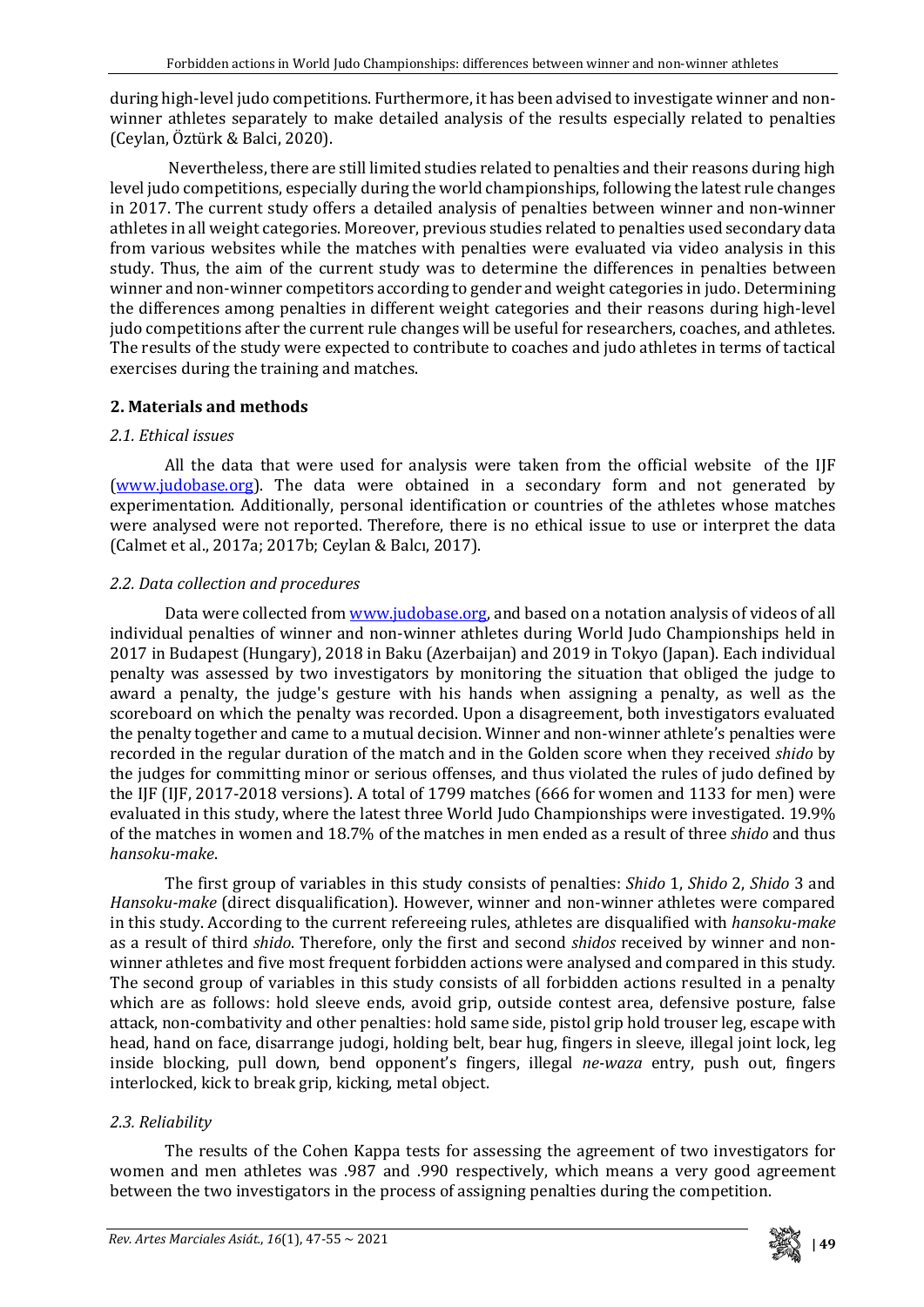## *2.4. Statistical analyses*

Frequencies and percentages were used for descriptive statistics. The difference in the categorical variables was analysed with Pearson's Chi-square test, and effect size (ES) was determined with Cramer's-V and classified with degrees of freedom (Kim, 2017). Chi-square tests with pairwise z-test test were used to analyse the differences between the winner and non-winner athletes. Also, standard residuals (Std Res) were calculated for determination of contribution of cells to Pearson's Chi-square test results. IBM SPSS Statistics 23.0 was used for data analysis. The level of statistical significance was set at *p*<.05.

## **3. Results**

The ratio of receiving first and second *shido* did not differ according to sex  $(\chi^2(1, n=3900) = 1.12)$ , *p*=.29; Cramer's V=.017) and weight categories ( $χ²$ <sub>(6, n=3900)</sub>=2.62, *p*=.86; Cramer's V=.026). Also, there was no difference in the ratio of receiving first and second *shido* in different categories when the data were separately analysed for men  $(\chi^2_{(6, n=2505)}=3.38, p=.76$ ; Cramer's V=.037) and women  $(\chi^2_{(6, n=2505)})$ n=1395)=.90, *p*=.99; Cramer's V=.025).

Table 1 presents first and second *shido* numbers and percentage given to winner and nonwinner men and women athletes. The ratio of receiving first and second *shido* in women athletes was higher in non-winner athletes compared to winner athletes  $(\chi^2_{(1, n=1395)}=12.17, p<.001;$  Cramer's V=.093 [ES=small]). The most important contribution to this difference was that winner women athletes had less 2nd *shido* ratio (Std Res= 2.2). Likewise, the ratio of receiving a *shido* was lower in winner men athletes compared to non-winner athletes ( $\chi^2$ <sub>(1, n</sub>=<sub>2505)</sub>=22.98, *p*<.001; Cramer's V=.096 [ES=small]). The most important contribution to this result was that the ratio of receiving second *shido* was lower in the winner men athletes (Std Res= 3.0).

|            |                       |                  | Winner      |                | Non-winner       | <b>Total</b>  |                |      |      |
|------------|-----------------------|------------------|-------------|----------------|------------------|---------------|----------------|------|------|
| <b>Sex</b> | Groups                | $\frac{0}{0}$    |             | <b>Std Res</b> |                  | $\frac{0}{0}$ | <b>Std Res</b> |      | $\%$ |
| Women      | 1 <sup>st</sup> Shido | 429a             | 75.4<br>1.5 |                | 551 <sub>h</sub> | 66.7          | $-1.2$         |      | 70.3 |
|            | 2 <sup>nd</sup> Shido | 140 <sub>a</sub> | 24.6        | $-2.2$         | 275 <sub>b</sub> | 33.3          |                | 415  | 29.7 |
|            | Total                 | 569              | 100         |                | 826              | 100           |                | 1395 | 100  |
| Men        | 1 <sup>st</sup> Shido | 772a             | 73.9        | 2.0            | 947 <sub>b</sub> | 64.9          | $-1.7$         | 1719 | 68.6 |
|            | 2 <sup>nd</sup> Shido | 273a             | 26.1        | $-3.0$         | 513 <sub>b</sub> | 35.1          | 2.6            | 786  | 31.4 |
|            | Total                 | 1045             | 100         |                | 1460             | 100           |                | 2505 | 100  |

**Table 1.** The frequency and percentage of receiving first and second *shido* in winner and non-winner men and women athletes.

f= Frequency. %= Percentage. Std Res= Standard residuals. Each subscript letter denotes a subset of Winner-Non-winner categories whose column proportions do not differ significantly from each other at the 0.05 level.

The ratio of receiving first and second *shido* differed in groups when all athletes were evaluated together just as winner and non-winner. While the ratio of receiving the first *shido* of the winner athletes was higher compared to non-winner athletes, the ratio of receiving the second *shido* was lower (χ<sup>2</sup><sub>(1, n=3900)</sub>=35.02, *p*<.001; Cramer's V=.095 [ES=small]). While all the ratios significantly contributed this result, the major contribution to this difference came from the ratio of receiving the second *shido* in winner athletes (Std Res= 3.8) (Table 2). The difference in the ratios of the first and second *shido* according to match result were investigated separately for each weight category (Table 2). The ratio of receiving *shido* penalty was different between winner and non-winner athletes in lightweight (χ<sup>2</sup><sub>(1, n=626)</sub>=6.27, p=.01; Cramer's V=.100 [ES=small]), half-middleweight (χ<sup>2</sup><sub>(1, n=566)</sub>=5.22, *p*=.02; Cramer's V=.096 [ES=small]), middleweight (χ<sup>2</sup><sub>(1, n=593)</sub>=4.56, p=.03; Cramer's V=.088 [ES=small]), heavyweight categories (χ2(1, n=451)=11.17, *p<*.01; Cramer's V=.157 [ES=medium]). While the ratio of receiving the first *shido* was higher in winner athletes in the abovementioned weight categories, the ratio of second *shido* was higher in non-winner athletes.

However, the ratio of *shido* penalty was not different between winner and non-winner athletes in extra-lightweight  $(\chi^2(1, n=537))$ =3.26, *p*=.07; Cramer's V=.078), half-lightweight  $(\chi^2(1, n=537))$ n=663)=3.42, *p*=.07; Cramer's V=.072), half-heavyweight categories (χ<sup>2</sup><sub>(1, n=464)</sub>=3.68, *p*=.06; Cramer's  $V = .089$ ).

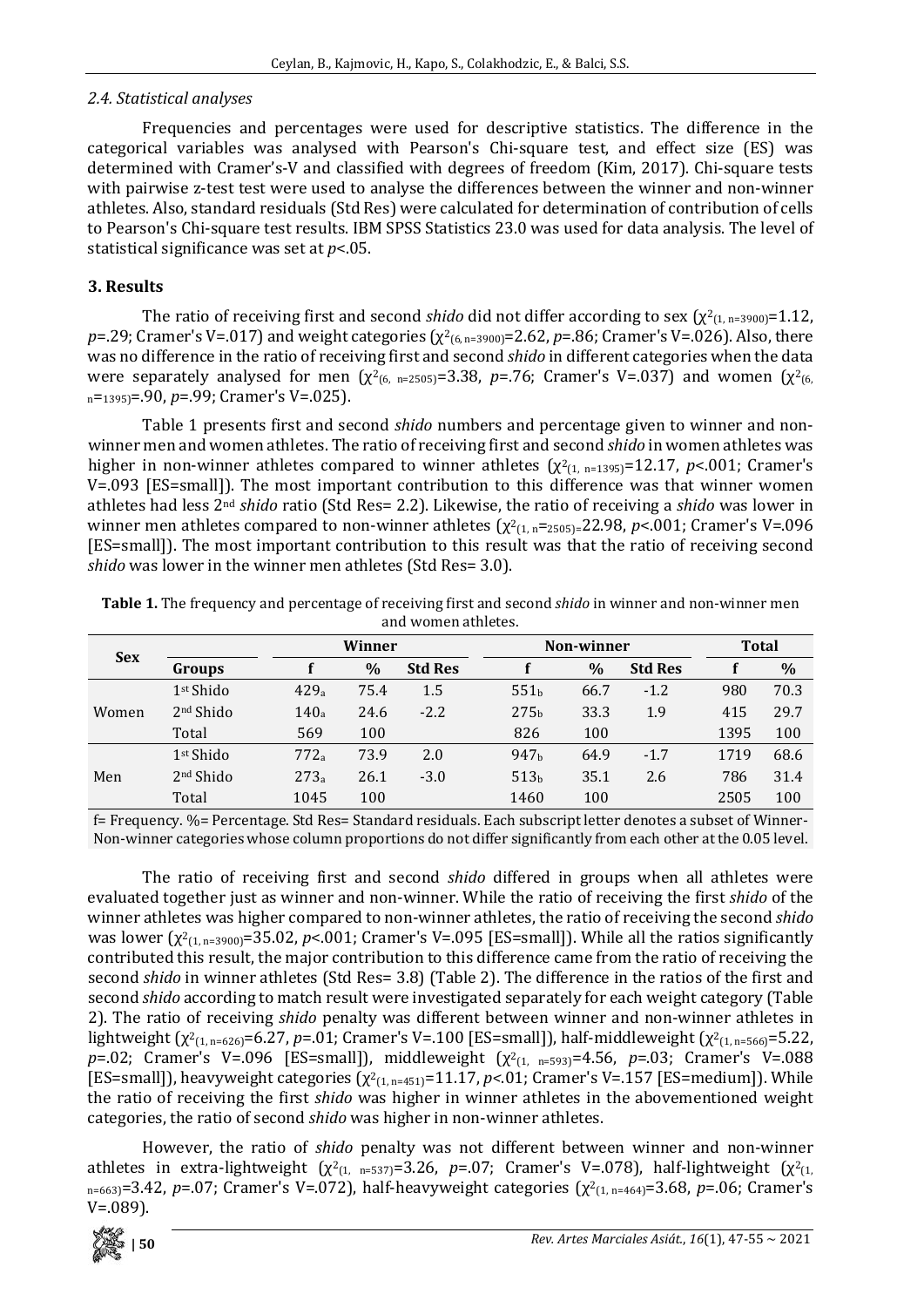|                        |                       |                   | Winner        |                |                   | Non-winner    | <b>Total</b>   |      |      |
|------------------------|-----------------------|-------------------|---------------|----------------|-------------------|---------------|----------------|------|------|
| <b>Weight Category</b> | Groups                | f                 | $\frac{0}{0}$ | <b>Std Res</b> | f                 | $\frac{0}{0}$ | <b>Std Res</b> | f    | $\%$ |
|                        | 1st Shido             | 170 <sub>a</sub>  | 73.6          | 0.8            | 203 <sub>a</sub>  | 66.3          | $-0.7$         | 373  | 69.5 |
| Extra-lightweight      | 2 <sup>nd</sup> Shido | 61a               | 26.4          | $-1.1$         | 103a              | 33.7          | 1.0            | 164  | 30.5 |
|                        | Total                 | 231               | 100           |                | 306               | 100           |                | 537  | 100  |
|                        | 1st Shido             | $201_a$           | 73.6          | 0.8            | 261a              | 66.9          | $-0.7$         | 462  | 69.7 |
| Half-lightweight       | 2 <sup>nd</sup> Shido | 72a               | 26.4          | $-1.2$         | 129a              | 33.1          | 1.0            | 201  | 30.3 |
|                        | Total                 | 273               | 100           |                | 390               | 100           |                | 663  | 100  |
|                        | 1 <sup>st</sup> Shido | 192 <sub>a</sub>  | 76.8          | $1.0\,$        | 254 <sub>b</sub>  | 67.6          | $-0.8$         | 446  | 71.2 |
| Lightweight            | 2 <sup>nd</sup> Shido | 58a               | 23.2          | $-1.6$         | 122 <sub>b</sub>  | 32.4          | 1.3            | 180  | 28.8 |
|                        | Total                 | 250               | 100           |                | 376               | 100           |                | 626  | 100  |
|                        | 1st Shido             | 166a              | 74.8          | 1.0            | 226 <sub>b</sub>  | 65.7          | $-0.8$         | 392  | 69.3 |
| Half-middleweight      | 2 <sup>nd</sup> Shido | 56a               | 25.2          | $-1.5$         | 118 <sub>b</sub>  | 34.3          | 1.2            | 174  | 30.7 |
|                        | Total                 | 222               | 100           |                | 344               | 100           |                | 566  | 100  |
|                        | 1st Shido             | 186 <sub>a</sub>  | 72.7          | 0.9            | 217 <sub>b</sub>  | 64.4          | $-0.8$         | 403  | 68.0 |
| Middleweight           | 2 <sup>nd</sup> Shido | 70 <sub>a</sub>   | 27.3          | $-1.3$         | 120 <sub>b</sub>  | 35.6          | 1.2            | 190  | 32.0 |
|                        | Total                 | 256               | 100           |                | 337               | 100           |                | 593  | 100  |
|                        | 1st Shido             | 146 <sub>a</sub>  | 73.7          | 0.8            | 174 <sub>a</sub>  | 65.4          | $-0.7$         | 320  | 69.0 |
| Half-heavyweight       | 2 <sup>nd</sup> Shido | 52a               | 26.3          | $-1.2$         | 92a               | 34.6          | $1.0$          | 144  | 31.0 |
|                        | Total                 | 198               | 100           |                | 266               | 100           |                | 464  | 100  |
|                        | 1st Shido             | 140 <sub>a</sub>  | 76.1          | 1.5            | 163 <sub>b</sub>  | 61.0          | $-1.2$         | 303  | 67.2 |
| Heavyweight            | 2 <sup>nd</sup> Shido | 44a               | 23.9          | $-2.1$         | 104b              | 39.0          | 1.8            | 148  | 32.8 |
|                        | Total                 | 184               | 100           |                | 267               | 100           |                | 451  | 100  |
|                        | 1 <sup>st</sup> Shido | 1201 <sub>a</sub> | 74.4          | 2.5            | 1498 <sub>b</sub> | 65.5          | $-2.1$         | 2699 | 69.2 |
| Total                  | 2 <sup>nd</sup> Shido | 413a              | 25.6          | $-3.8$         | 788b              | 34.5          | 3.2            | 1201 | 30.8 |
|                        | Total                 | 1614              | 100           |                | 2286              | 100           |                | 3900 | 100  |

| Table 2. The frequency and percentage of first and second <i>shido</i> of the winner-non-winner athletes according |
|--------------------------------------------------------------------------------------------------------------------|
| to weight categories.                                                                                              |

f= Frequency. %= Percentage. Std Res= Standard residuals. Each subscript letter denotes a subset of Winner-Non-winner categories whose column proportions do not differ significantly from each other at the .05 level.

Table 3 separately presents the frequency and percentage of five most frequent forbidden actions leading to *shido* in winner and non-winner athletes. The ratio of the forbidden actions was the same for the first ( $\chi^2$ <sub>(5, n=2699)</sub>=7.39, *p*=.19; Cramer's V=.052) and second *shidos* ( $\chi^2$ <sub>(5, n=1201)</sub>=10.50, *p*=.06; Cramer's V=.094) in non-winner and winner athletes. Moreover, the ratio of the forbidden action for the first and second *shidos* was different in both winner  $(\chi^2)_{(5, n=1614)} = 36.51$ , *p*<.001; Cramer's V=.150 [ES=medium]) and non-winner athletes  $(\chi^2_{(5, n=2286)}=33.20, p<.001;$  Cramer's V=.121 [ES=medium]).

The most important contribution to the difference between forbidden actions leading to first and second *shido*s in winner athletes was that the ratio of false attack significantly increased in the second shido (Std. Res= 3.7) and avoid grip decreased (Std. Res= 3.5) (*p*<.05). In the non-winner athletes, the ratio of non-combativity and false attack significantly increased for the second shido compared to the first one while the ratio of avoid grip decreased (*p*<.05). The most important contribution to this difference in non-winner athletes was that the ratio of avoid grip significantly decreased for the second *shido* (Std. Res= 4.0).

There was a significant effect of sex on distribution of forbidden actions  $(\chi^2_{(5, n=4205)}=7.39)$ , *p*=.062; Cramer's V=.006 [ES=small]). The major contribution to this difference between sexes came from penalties in women due to defensive-posture (Std. Res= 2.6). Also, the distribution of the forbidden actions differed according to weight categories  $(\chi^2_{30. n=4205})$ =123.11, *p*<.001; Cramer's V=.077 [ES=small]). While the rate of avoid-grip and false attack was the lowest in heavy-weight athletes (Std. Res= 4.5), non-combativity had the highest rate (Std. Res= 5.6). In contrast, the rate of non-combativity was the least in the half-lightweight athletes (Std. Res= 3.3). the rate of outsidecontest-area, defensive posture and false attack was the highest in the middleweight (Std. Res= 3.5), half-middleweight (Std. Res= 2.6) and half-lightweight categories (Std. Res= 2.1), respectively.

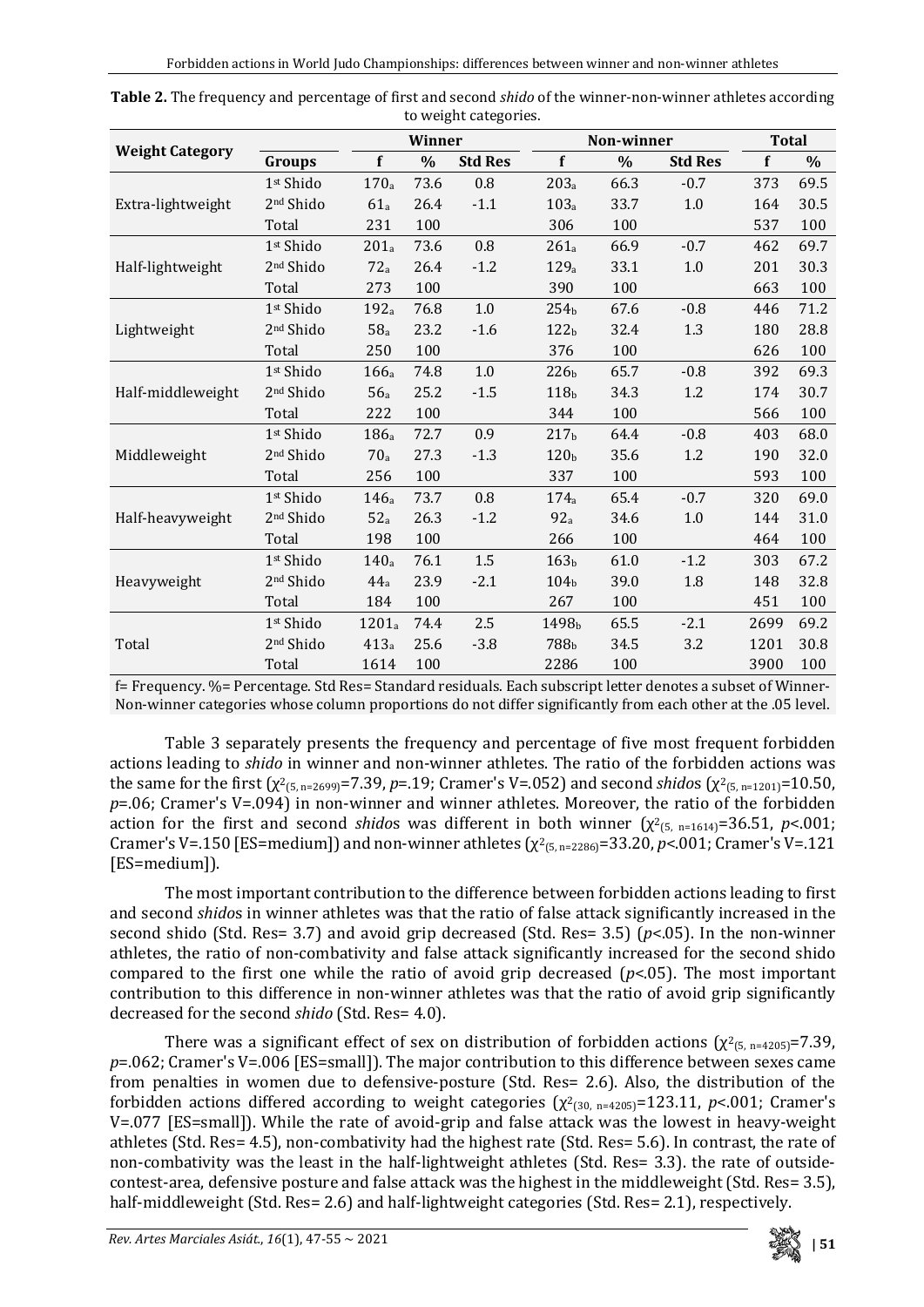While a total of 305 matches, 112 in women (16.8%) and 193 in men (17.0%), resulted in disqualification due to 3rd *shido*, 5 matches in women (0.8%) and 7 matches in men (0.6%) resulted in direct disqualification.

|                          |              | Winner |                       |      |                   |                  |               |                   |                       | Non-winner    |                   |                       |      |                   |            |      |  |
|--------------------------|--------------|--------|-----------------------|------|-------------------|------------------|---------------|-------------------|-----------------------|---------------|-------------------|-----------------------|------|-------------------|------------|------|--|
| Forbidden<br>actions     | <b>Total</b> |        | 1 <sup>st</sup> shido |      |                   | $2nd$ shido      |               |                   | 1 <sup>st</sup> shido |               |                   | 2 <sup>nd</sup> shido |      |                   | 3rd shido* |      |  |
|                          | f            | $\%$   |                       | $\%$ | Std<br><b>Res</b> |                  | $\frac{0}{0}$ | Std<br><b>Res</b> |                       | $\frac{0}{0}$ | Std<br><b>Res</b> |                       | $\%$ | Std<br><b>Res</b> |            | $\%$ |  |
| Non-<br>Combativity      | 1701         | 40.5   | 447a                  | 37.2 | $-0.2$            | 160a             | 38.7          | 0.4               | 604a                  | 40.3          | $-1.0$            | 355 <sub>b</sub>      | 45.1 | 1.3               | 135        | 44.3 |  |
| Avoid-Grip               | 791          | 18.8   | 292a                  | 24.3 | 2.1               | 56 <sub>b</sub>  | 13.6          | $-3.5$            | 326a                  | 21.8          | 2.9               | 98 <sub>h</sub>       | 12.4 | $-4.0$            | 19         | 6.2  |  |
| False-Attack             | 692          | 16.4   | 173a                  | 14.4 | $-2.2$            | 101 <sub>b</sub> | 24.5          | 3.7               | 203a                  | 13.6          | $-1.3$            | 137 <sub>h</sub>      | 17.4 | 1.8               | 78         | 25.6 |  |
| Defensive-<br>Posture    | 284          | 6.8    | 89 <sub>a</sub>       | 7.4  | 0.5               | 24a              | 5.8           | $-0.9$            | 96a                   | 6.4           | $-0.4$            | 57a                   | 7.2  | 0.6               | 18         | 5.9  |  |
| Outside-<br>Contest-Area | 267          | 6.3    | 65a                   | 5.4  | $-0.3$            | 26 <sub>a</sub>  | 6.3           | 0.6               | 104 <sub>a</sub>      | 6.9           | 0.4               | 49 <sub>a</sub>       | 6.2  | $-0.5$            | 23         | 7.5  |  |
| Other                    | 470          | 11.2   | 135a                  | 11.2 | 0.0               | 46a              | 11.1          | 0.0               | 165a                  | 11.0          | $-0.3$            | 92a                   | 11.7 | 0.4               | 32         | 10.5 |  |
| Total                    | 4205         | 100    | 1201                  | 100  |                   | 413              | 100           |                   | 1498                  | 100           |                   | 788                   | 100  |                   | 305        | 100  |  |

**Table 3.** Frequency and percentage of the forbidden actions for the non-winner and winner athletes.

f= Frequency. %= Percentage. Std Res= Standard residuals. \**Hansoku-make* due to 3rd *shido* (disqualified from the competition). Each subscript letter denotes a subset of Winner-Non-winner categories whose column proportions do not differ significantly from each other at the 0.05 level.

### **4. Discussion**

This study investigated the number of *shido*s and the forbidden actions that led to *shido* during the latest three World Judo Championships in winner and non-winner athletes. The main findings of the study were: First, the total number of shido in non-winner athletes were found higher than winner athletes; the second *shido* ratio of non-winner athletes was higher than winner athletes (Table 1). Second, there was no effect of sex on the ratio of receiving first and second *shido* in terms of winner and non-winner athletes. Thirdly, the ratio of second *shido* in non-winner athletes was higher than winner athletes when weight category increased. Fourthly, there was no effect of sex and weight category on the ratio of receiving the first and second *shido* when winner and non-winner athletes were evaluated together. Lastly, the ratio of forbidden actions resulting in *shido* was different between first and second *shido*.

It was reported that men athletes had higher number of *shido* than women athletes when competitions were evaluated under both old (Franchini, Sterkowicz, Meira Jr, Gomes, & Tani 2008; Calmet et al., 2017a) and current (Calmet et al., 2017b; Kons, Júnior, Fischer, & Detanico, 2018; Balci & Ceylan, 2020) refereeing rules. In this study, the total number of shido in men athletes was higher than women athletes although the number of *shido* per match was not evaluated. On the other hand, the ratio of first and second *shido* was found similar in women and men athletes when all the matches were evaluated. Weight category was reported not to effect penalties during Olympic Games (2012- 2016) and world championships (2015-2017) (Calmet et al., 2017a; 2017b). However, the researchers carried out the analysis with total number of *shido* in all athletes without differentiating winner and non-winner athletes. The current study showed that the ratio of receiving the first and second *shido* in winner and non-winner athletes was the same in the lightweights and the ratio of second *shido* increased in the heavier weight categories.

To win a judo match is possible with score superiority or disqualification of the opponent according to current refereeing rules (IJF, 2020 version). IJF has aimed with the latest rule changes that athletes would present more active judo based on scores (IJF, 2013, 2016, 2018 versions). Although these frequent and great number of rule changes are criticized (Samuel, Basevitch, Wildikan, Prosoli, & McDonald, 2020), positive and progressive judo has been encouraged (IJF, 2017 version).

There are numerous studies investigating the effect of rule changes on high level judo competitions. The studies investigating 2012-2013 European Championships and 2012-2016 Olympic Games stated that new rule changes increased the ration of the matches with penalty and total number of *shido* (Franchini, Takito, & Calmet, 2013; Calmet et al., 2017a). In contrast, subsequent studies that compared 2016-2017 Paris Grand Slam (Ceylan & Balci, 2017) and 2015-

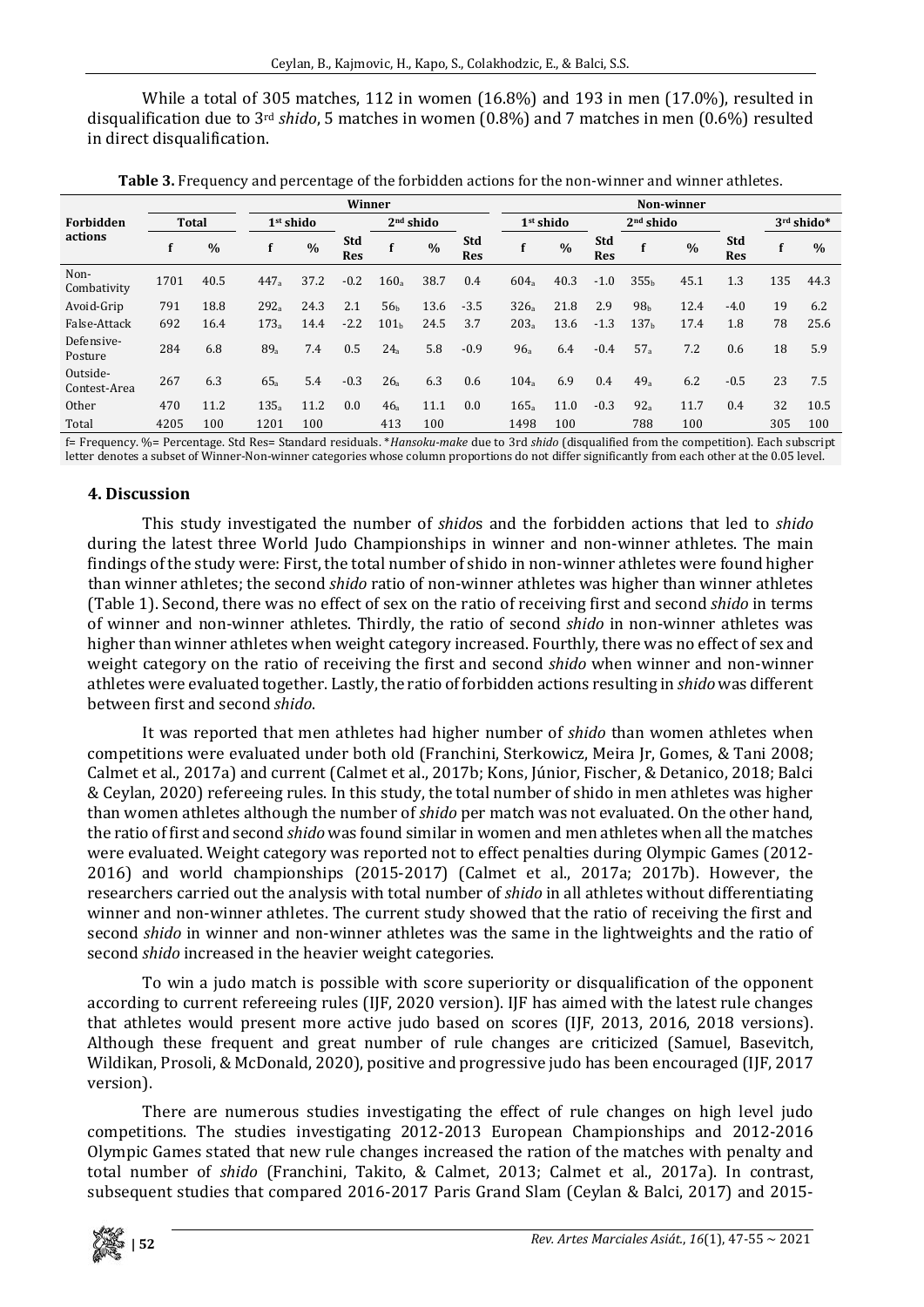2017 World Championships (Calmet et al., 2017b) showed that new rule changes led to a decrease in penalties. Likewise, a study where 2015-2018 World Championships were compared reported fewer penalties after the rule changes with increased ratio of scores contributing match results (Doppelhammer & Stöckl, 2020). Abovementioned studies confirmed that IJF partially achieved its goal of positive judo with the latest rule changes. However, the ratio of the matches resulted in disqualification (*hansoku-make*) due to total number of shido increased despite rule changes decreasing the number of penalties (Calmet et al., 2017b). Balci and Ceylan (2020) investigated high level judo matches in 2018 and 2019 and stated that athletes received *shido* in 75% of the matches and 15% of the matches resulted in *hansoku-make* as a result of consecutive *shido*s.

It was stated that penalization increased the possibility of losing three times according to analysis carried out under the 2013 refereeing rules (Escobar-Molina et al., 2014). Although recent rule changes have limited the direct effect of penalties on match outcome, Balci and Ceylan (2020) reported that the possibility of losing in athletes who received *shido* increased 2 times under the current refereeing rules. Also, it was well established that non-winner athletes received more penalties (Gutiérrez-Santiago, Gentico-Merino, & Prieto-Lage, 2019). When three consecutive World Championships were investigated following important rule changes in 2016, the number of the first and second penalties in non-winner athletes was higher than winner athletes. In particular, the ratio of the second *shido* in non-winner athletes was found much higher than winner athletes.

Previous studies focused especially on the number of *shido* per match/athlete or the effect of penalties on match outcome. The number of studies that focus on forbidden actions that result in *shido* and forbidden actions in terms of winner and non-winner athletes, and their causes is not sufficient (Adam et al., 2018; Balci & Ceylan, 2020).

Forbidden actions in judo are divided into two, slight infringements are penalized with *shido* while grave infringements are penalized with *hansoku-make* (IJF, 2020 version). In the current study, athletes received a *shido* frequently due to such slight infringements as non-combativity, avoid-grip, outside-contest-area and others, abovementioned slight infringements were evaluated, athletes are not allowed to stay inactive or block their opponents and thus we can assume that the current findings correspond to IJF's encouragement for positive judo which is clearly indicated in the IJF Refereeing Rules stating that athletes are penalized if they do not attack within 45 seconds following the grip during the match (IJF, 2020). While the ratio of forbidden actions for both the first and second *shido* was similar in winner and non-winner athletes, the ratio of forbidden actions leading to the first and second *shido* was different in winner and non-winner athletes. While the ratio of false attack increased for the second *shido* in winner athletes, the ratio of avoid grip decreased. In non-winner athletes, the ratio of non-combativity and false attack increased for the second *shido* compared to the first *shido*, the ratio of avoid grip decreased. During 2014-2015 World Championships held under older refereeing rules, the most frequent forbidden actions in men athletes were non-combativity, false attack and outside-contest-area (Adam et al., 2018). During high level judo competitions held under the current refereeing rules, the most frequent forbidden actions were non-combativity, avoid grip and false attack and non-winner athletes were penalized with the second and the third *shido* due to false attack unlike winner athletes (Balci & Ceylan, 2020). In the current study, the distribution of the forbidden actions was evaluated according to sex and weight category unlike previous studies. The ratio of defensive-posture was found higher in women athletes compared to men athletes. The differences according to weight categories were more complicated. The most important forbidden actions that caused these differences were as follows; the ratio of avoid-grip and false attack was the lowest in heavyweight athletes. The ratio of non-combativity was the highest in heavyweight athletes and the lowest in the half-lightweight athletes. The ratio of outside-contest-area, defensive-posture and false attack was the highest in middleweight, half-middleweight and half-lightweight athletes, respectively. These findings show that especially match dynamics and thus forbidden actions differ according to weight categories.

The study is limited to the penalties given to winner and non-winner athletes only in the matches with *shido*. It was found that winner athletes had less ratios of penalties and also 2nd *shido*. Given that athletes were penalized most frequently with non-combativity, false attack and avoid grip, tactical preparations can be advised to coaches and athletes to refrain from such infringements.

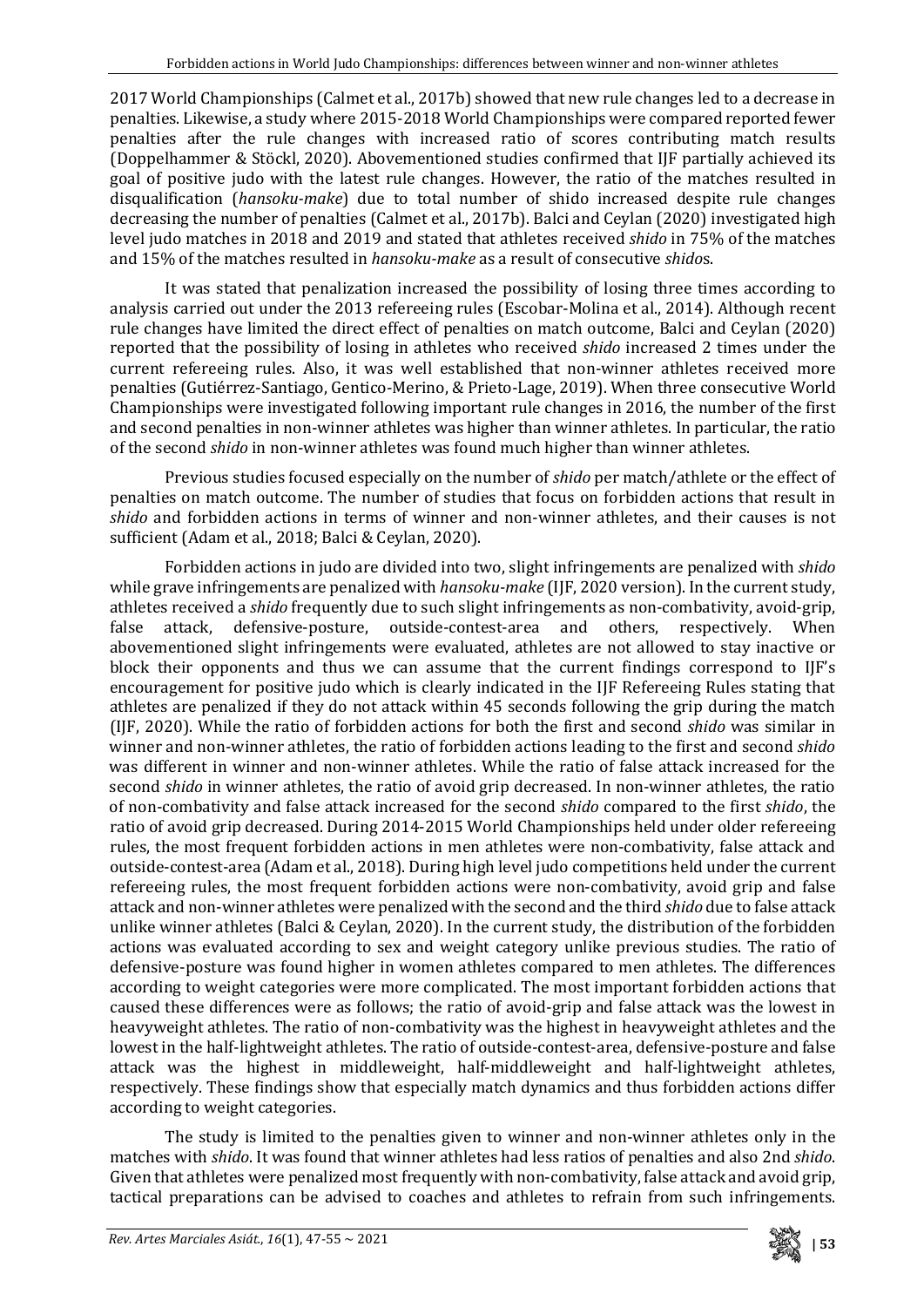Future research is suggested to determine the differences between winner and non-winner athletes using throwing techniques, grappling techniques and the contribution of penalties in achieving points.

### **5. Conclusions**

Non-winner athletes received more penalties with higher ratio of second *shido*. This was different according to weight categories, but sex did not lead to any difference. Slight infringements resulted in a *shido* were similar in winner and non-winner athletes. However, sex and especially weight category factors affected the most frequent forbidden actions. The fact that athletes were penalized due to such forbidden actions that aimed to block the opponent as non-combativity, avoidgrip, false attack, defensive-posture, outside-contest-area correspond to the positive judo aim of IJF.

## **References**

- Adam, M., Laskowski, R., Kownacki, S., Abele, A., & Smaruj, M. (2018). Seven infringements most frequently committed by competitors during a judo fight. *Ido Movement for Culture. Journal of Martial Arts Anthropology*, *18*(4), 39-45. doi[: 10.14589/ido.18.4.5](http://dx.doi.org/10.14589/ido.18.4.5)
- Balafoutas, L., Lindner, F., & Sutter, M. (2012). Sabotage in tournaments: Evidence from a natural experiment. *Kyklos*, *65*(4), 425-441. doi: [10.1111/kykl.12000](https://doi.org/10.1111/kykl.12000)
- Balci, S. S., & Ceylan, B. (2020). Penalties in judo: the impact of shido on match durations and results.<br>International *Journal of Performance Analysis in Sport*, 20(4), 659-667. doi: International *Journal of Performance Analysis in Sport*, 20(4), 659-667. [10.1080/24748668.2020.1775413](https://doi.org/10.1080/24748668.2020.1775413)
- Boguszewski, D. (2011). Relationships between the rules and the way of struggle applied by top world male judoists. *Archives of Budo*, *7*, 27-32.
- Calmet, M., Pierantozzi, E., Sterkowicz, S., Challis, B.,&Franchini, E.(2017a). Rule change and Olympic judo scores, penalties and match duration. *International Journal of Performance Analysis in Sport*, *17*(4), 458-465. doi: [10.1080/24748668.2017.1350489](https://doi.org/10.1080/24748668.2017.1350489)
- Calmet, M., Pierantozzi, E., Sterkowicz, S., Takito, M. Y., & Franchini, E. (2017b). Judo rules: searching for a wind of changes. *International Journal of Performance Analysis in Sport*, *17*(6), 863-871. doi: [10.1080/24748668.2017.1405612](https://doi.org/10.1080/24748668.2017.1405612)
- Ceylan, B., & Balcı, Ş.S. (2017). The impact of new rule changes in Judo: A comparison of points and penalties during Grand Slam Paris between 2016 and 2017. *International Journal of Advances in Sport Management*, *2*(3), 91-4.
- Ceylan, B., Öztürk, F., & Balci, S. S. (2020). Effect of different stages on match outcomes during high level judo competitions. *Revista de Artes Marciales Asiáticas*, *15*(1), 14-21. doi: [10.18002/rama.v15i1.6234](http://dx.doi.org/10.18002/rama.v15i1.6234)
- Doppelhammer, F., & Stöckl, M. (2020). Effects of the 2017/18 rule changes in fight duration, fight decisions, scores, penalties, and attempts in judo, based on systematic competition analysis of the World Championships 2015 and 2018. *International Journal of Performance Analysis in Sport*, *20*(6), 1061-1071. doi [:10.1080/24748668.2020.1827565](https://doi.org/10.1080/24748668.2020.1827565)
- Escobar-Molina, R., Courel, J., Franchini, E., Femia, P., & Stankovic, N. (2014). The impact of penalties on subsequent attack effectiveness and combat outcome among high elite judo competitors. *International Journal of Performance Analysis in Sport, 14*(3), 946-954. doi: [10.1080/24748668.2014.11868770](https://doi.org/10.1080/24748668.2014.11868770)
- Franchini, E., Sterkowicz, S., Meira Jr, C. M., Gomes, F. R. F., & Tani, G. (2008). Technical variation in a sample of high level judo players. *Perceptual and Motor Skills*, *106*(3), 859-869. doi: [10.2466/pms.106.3.859-869](https://doi.org/10.2466/pms.106.3.859-869)
- Franchini, E., Takito, M. Y., & Calmet, M. (2013). European Judo Championships: impact of the new rule changes on points and penalties. *International Journal of Performance Analysis in Sport*, *13*(2), 474-479. doi: [10.1080/24748668.2013.11868663](https://doi.org/10.1080/24748668.2013.11868663)
- Gutiérrez-Santiago, A., Gentico-Merino, L. A., & Prieto-Lage, I. (2019). Detection of the technicaltactical pattern of the scoring actions in judo in the men's category of–73 kg. *International*  $Performance$ [10.1080/24748668.2019.1655934](https://doi.org/10.1080/24748668.2019.1655934)